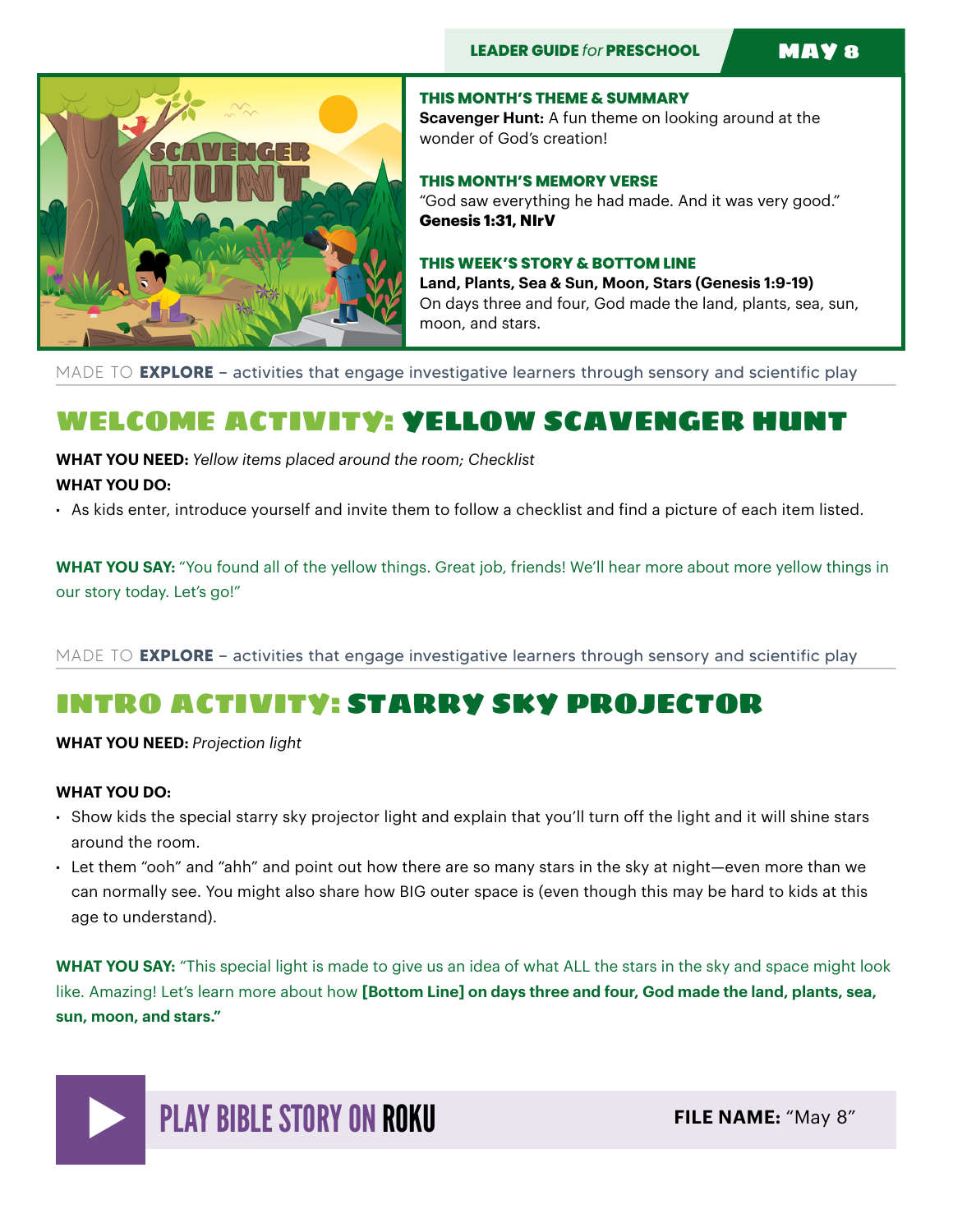## VERSE ACTIVITY: PLANTING FLOWERS

**WHAT YOU NEED:** *Potting soil, shovel/spade, pots, seeds, verse labels, ziplock bags, instructions*

### **WHAT YOU DO:**

- Give each child a memory verse sticker label to apply to the outside of their pot.
- Guide kids to use the shovel/spade to fill their pots with soil.
- Guide them to sprinkle some seed on top and then place (upright) into a ziplock bag and insert instructions.

**WHAT YOU SAY:** "Our memory verse tells us that God made everything and say that 'it was good' and that includes plants and flowers like what you just planted! This flower pot is a great reminder of how **[Bottom Line] on days three and four, God made the land, plants, sea, sun, moon, and stars.** 

MADE TO THINK - advanced activities designed for engage higher thinking skills

## REVIEW ACTIVITY: COLORS OF CREATION

**WHAT YOU NEED:** *Red construction paper + blue, yellow, and green; marker; tape*

### **WHAT YOU DO:**

- Gather the children to sit in a circle in your activity area.
- Set out the four pieces of construction paper in front of you. Tape up each one to review the four colors.
- Pick up the red piece of construction paper and ask the children to name things God made that are red.
- If they are stumped, name some things from the list below.
- Write these items on the red construction paper in large block letters.
- Repeat with the blue, yellow, and green pieces of construction paper.
	- **Red:** Apples, red birds, roses, lady bugs, strawberries, tomatoes
	- **Blue:** Bluebirds, blueberries, whale, butterfly, sky
	- **Yellow:** Sun, lemons, corn, bananas, bumble bees, star
	- **Green:** grass, green beans, limes, broccoli, frogs, leaves

**WHAT YOU SAY:** "You named SO many red, blue, yellow, and green things that God made! But He didn't stop there. God made brown, white, purple, and orange things! He made black and pink things, too. **[Bottom Line] On days three and four, God made the land, plants, sea, sun, moon, and stars."**

MADE TO **MOVE** - activities that appeal to kinesthetic and rhythmic learners

## CRAFT ACTIVITY: FOUR CORNERS

**WHAT YOU NEED:** *Four Corner printouts, blue tape*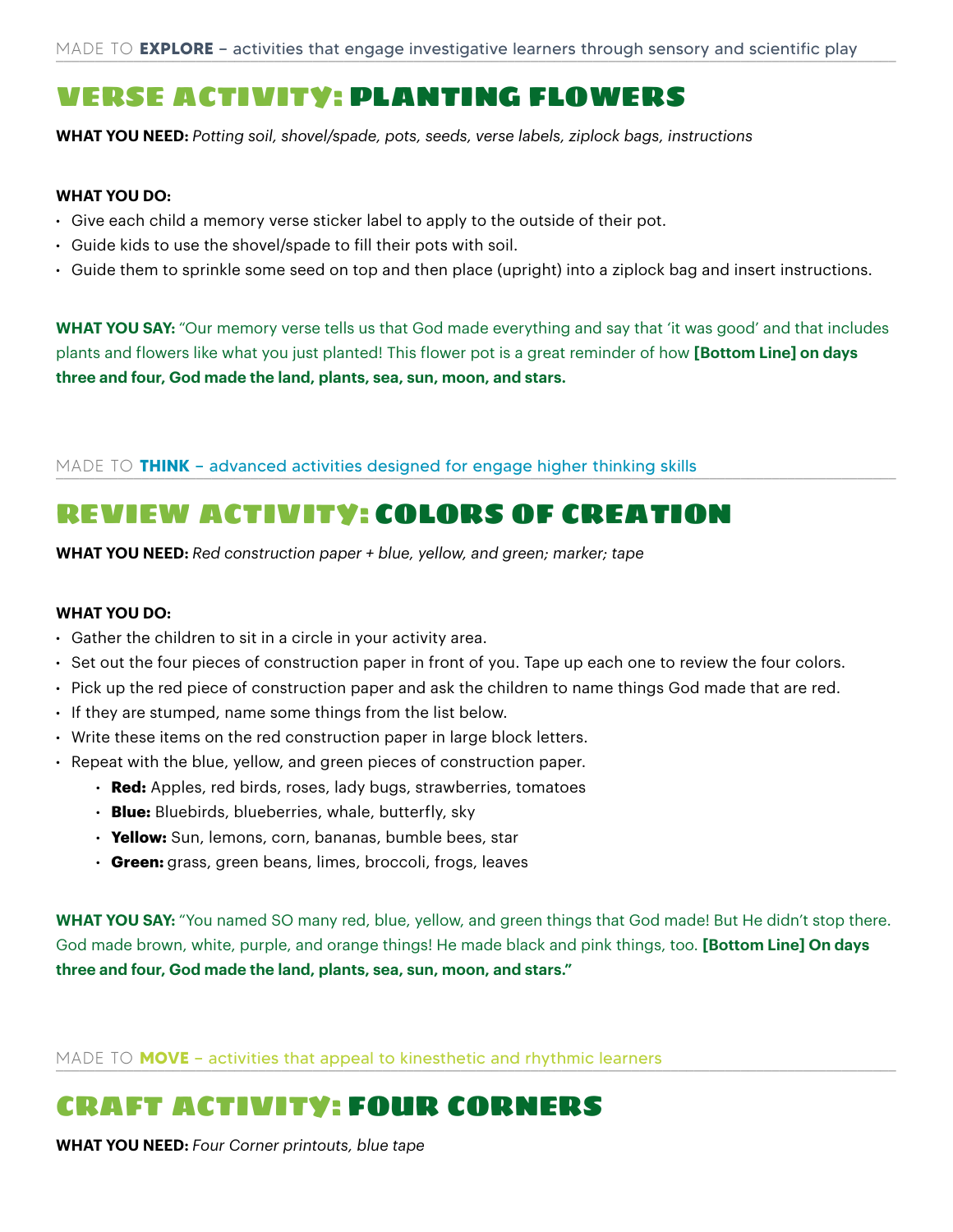#### **WHAT YOU DO:**

- Have the children stand in the middle of the activity area. Call out a day and what was made on that day.
- For example, "On day one, God made the light and the dark." Have the children run to the picture of day one.
- Continue the activity by describing each day and picture and having the children visit each corner.
- Repeat as desired.

**WHAT YOU SAY:** "That was so much fun! It's so awesome to learn about what God made. **[Bottom Line] On days three and four, God made the land, plants, sea, sun, moon, and stars."** 



MADE TO CREATE – activities that encourage creative expressions

### CRAFT ACTIVITY: STARRY SKIES

**WHAT YOU NEED:** *Black construction paper, star and planet stickers, story labels*

### **WHAT YOU DO:**

- Give the kids a sheet of black construction paper and some star and planet stickers.
- Prompt them to decorate their paper with stars all over. Affix a story label at bottom.

**WHAT YOU SAY:** "That was so much fun! It's so awesome to learn about what God made. **[Bottom Line] On days three and four, God made the land, plants, sea, sun, moon, and stars."** 

MADE TO PLAY – activities that encourage following directions while having fun and learning new ideas

## GAME ACTIVITY: CREATION MEMORY MATCH

**WHAT YOU NEED:** *Memory match card sets*

### **WHAT YOU DO:**

• Guide the kids to form clusters of 3-4 and play "Memory Match" using the deck of creation themed cards.

**WHAT YOU SAY:** "Can you remember EVERYTHING God made? If you ever forget, just take a moment to look around! **[Bottom Line] On days three and four, God made the land, plants, sea, sun, moon, and stars."**